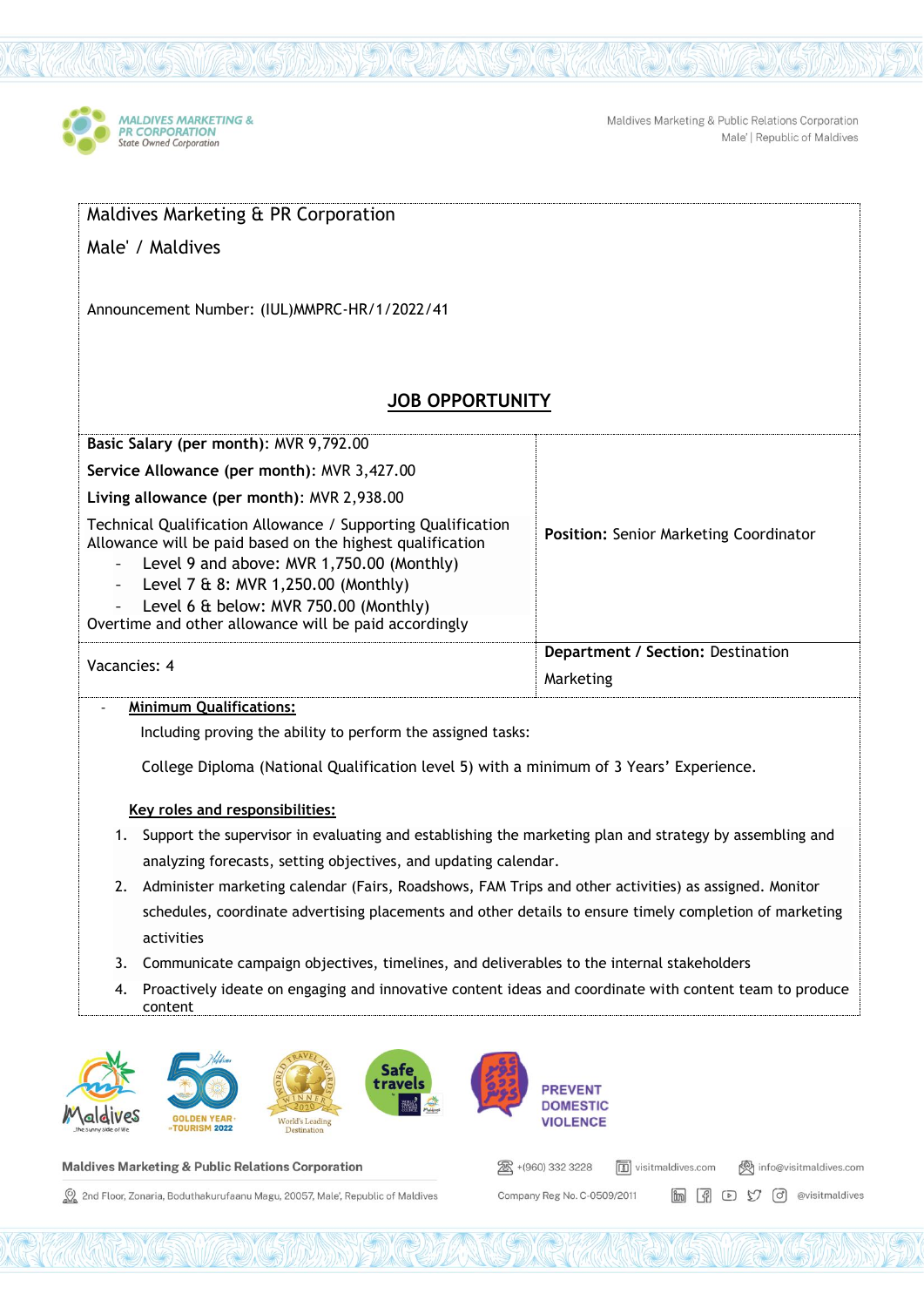

- 5. Research for strategic opportunities by identifying and evaluating changing trends of the assigned market to maximize the exposure
- 6. Evaluate and monitor marketing activity on an ongoing basis by analyzing key metrics and creating comprehensive reports with suggestion for improvement
- 7. Document and follow up on necessary actions and decisions from meetings
- 8. Monitor the published articles of Maldives & Media reports with the help of PR Firms in the assigned market and prepare Media value reports
- 9. Monitor and identify the changes in the assigned markets and prepare quarterly reports based on it.
- 10. Compile and maintain a list/database of tour operators and media by ensuring the directory is current and accurate in the assigned market
- 11. Coordinate with PR agents in organizing Familiarization trips, including developing concepts, arranging travel and accommodation, liaising with internal stakeholder for visa arrangement, obtaining permits and approval, participating as and when needed and providing post-event reports and feedback
- 12. Monitor and ensure PR agency honors and comply with the terms of the contract, review their reports to identify changing trends and requirements and closely monitor PRs strategy in combating changing trends, and offer suggestions for improvement of the PR Firms to the supervisor.
- 13. Keep and maintain an updated records/list of the advertisements published in the journals and other digital ads of the assigned markets.
- 14. Proactively contribute to team efforts by accomplishing targets and expediting work results.
- 15. Support the supervisor in preparing yearly budget, reports, and other documents
- 16. Carryout the tasks of other team members during their absence based on the supervisor's instructions.
- 17. Promote a culture of integrity, inclusion, agility, and transparency to create an environment where employee can contribute, innovate, and excel.
- 18. Utilize best practices, techniques, and standards throughout the entire content creation process
- 19. Providing support to the leader on marketing initiatives as needed
- 20. To participate activities in various events organized by the corporation and to carry out all the tasks related to the work of the corporation.
- **3. Deadline for Application Submission:**  Interested candidates please email your application to [jobs@visitmaldives.com](mailto:jobs@visitmaldives.com) **on or before 23rd May 2022 (Monday), 1400hrs.**

图 +(960) 332 3228

Company Reg No. C-0509/2011

 $\sqrt{10}$  visitmaldives.com

(ovisitmaldives.com

**m** 图 D 【 *©* 】 @visitmaldives

- **4. Compulsory documents required**
- a. Duly completed job application form
- b. CV of applicant with contact information (reference contact details with contact number).
- c. Copy of national identity card
- d. Reference letters

MAI DIVES MARKETING &

**R CORPORATION** 

**State Owned Corporation** 



## **Maldives Marketing & Public Relations Corporation**

2nd Floor, Zonaria, Boduthakurufaanu Magu, 20057, Male', Republic of Maldives